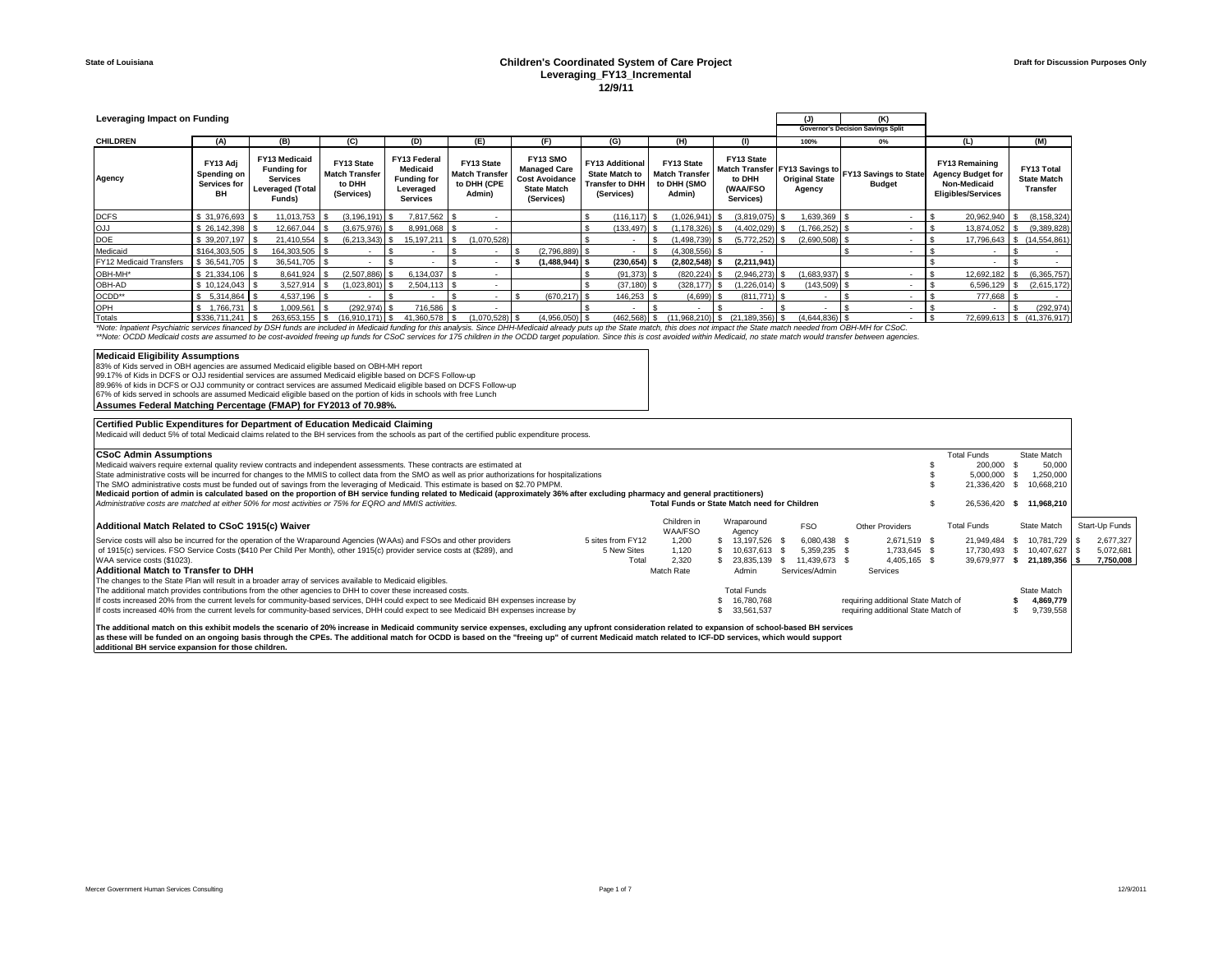## **State of Louisiana Children's Coordinated System of Care Project Individual Agency Summary - July 2012 - June 2013 Leveraging DCFS FY13 12/9/11**

**Agency: DCFS**

**Leveraging Impact on Funding Assumes Federal Matching Percentage (FMAP) for FY2013 of 70.98%.**

|                                                   |                    | (A)                | (B)                                                         | (C)                                     | (D)            | (E)                                                                                             |                | (F)                                                      |                         | (G)                                                                             |                    | (H)                                                   |   | (1)                                                                                         |              | (J)                                                   |
|---------------------------------------------------|--------------------|--------------------|-------------------------------------------------------------|-----------------------------------------|----------------|-------------------------------------------------------------------------------------------------|----------------|----------------------------------------------------------|-------------------------|---------------------------------------------------------------------------------|--------------------|-------------------------------------------------------|---|---------------------------------------------------------------------------------------------|--------------|-------------------------------------------------------|
| <b>State Plan Category/Service</b>                |                    | on Services for BH | FY13 Adj Spending Medicaid Eligibility<br><b>Assumption</b> | Medicaid<br>Eligible<br><b>Services</b> | <b>Funding</b> | FY13 Medicaid<br><b>Other Current Funding for Services</b><br><b>Leveraged (Total</b><br>Funds) |                | FY13 State Match<br><b>Transfer to DHH</b><br>(Services) |                         | <b>FY13 Federal Medicaid</b><br><b>Funding for Leveraged</b><br><b>Services</b> |                    | FY13 Freed up<br><b>State General</b><br><b>Funds</b> |   | <b>FY13 Remaining Agency</b><br><b>Budget for Non-Medicaid</b><br><b>Eligibles/Services</b> |              | FY13 Freed up<br>SSBG, IV-E, IV-B<br>and TANF Funding |
| <b>Inpatient Psychiatric</b>                      |                    |                    |                                                             |                                         |                |                                                                                                 |                |                                                          |                         |                                                                                 |                    |                                                       |   |                                                                                             |              |                                                       |
|                                                   |                    |                    |                                                             |                                         |                |                                                                                                 |                |                                                          |                         |                                                                                 |                    |                                                       |   |                                                                                             |              |                                                       |
| <b>Residential Treatment</b>                      |                    |                    |                                                             |                                         |                |                                                                                                 |                |                                                          |                         |                                                                                 |                    |                                                       |   |                                                                                             |              |                                                       |
| Residential (Non-restrictive)                     |                    | 69,206             | 99%                                                         | $0\%$                                   |                | \$<br>×                                                                                         | - \$           | $\sim$                                                   | \$                      |                                                                                 | \$.                |                                                       |   | 69,206                                                                                      | <b>S</b>     | $\sim$                                                |
| Residential (Restrictive)                         | $\mathfrak{s}$     | 17.128.477         | 99%                                                         | 62%                                     |                | \$<br>8.839.781                                                                                 | l \$           | (2.565.304)                                              | $\mathbf{\mathfrak{S}}$ | 6.274.477                                                                       | \$                 | $2.652.162$ \$                                        |   | 8.288.696                                                                                   | $\sqrt{s}$   | 3.622.315                                             |
| Behavioral Plans - Additional Funding             | \$                 | 6,077,371          | 99%                                                         | 0%                                      |                | \$                                                                                              | l \$           |                                                          | $\mathfrak{L}$          |                                                                                 | £.                 |                                                       | ፍ | 6.077.371 \$                                                                                |              |                                                       |
| Behavioral Plans - 1:1 Staffing in Residential Tx | ፍ                  | 382,716            | 99%                                                         | 100%                                    |                | 377,971<br>\$                                                                                   | l s            | (109, 687)                                               | - \$                    | 268,284                                                                         | ፍ                  | $35.415$ \\$                                          |   | $4,745$ \$                                                                                  |              | 232.869                                               |
| <b>Individual Licensed Practitioner</b>           |                    |                    |                                                             |                                         |                |                                                                                                 |                |                                                          |                         |                                                                                 |                    |                                                       |   |                                                                                             |              |                                                       |
| Evaluations                                       |                    | 402,563            | 90%                                                         | 100%                                    |                | 344,835                                                                                         | <b>S</b>       | $(100, 071)$ \$                                          |                         | 244,764                                                                         |                    | 209,867 \$                                            |   | 57,728                                                                                      |              | 34,897                                                |
| Psychiatric Services - Medical                    |                    | 1.077.173          | 90%                                                         | 50%                                     |                | 379,980<br>ፍ                                                                                    | <b>S</b>       | $(110, 270)$ \$                                          |                         | 269,710                                                                         |                    | $(103, 613)$ \$                                       |   | 697,193                                                                                     |              | 373,323                                               |
| <b>Psychiatric Consults</b>                       | ፍ                  | 1.090.539          | 90%                                                         | 100%                                    |                | 934,154 \$                                                                                      |                | (271,092)                                                | $\mathbf{\mathfrak{S}}$ | 663,063                                                                         |                    | 568,700                                               |   | 156,385                                                                                     |              | 94,363                                                |
| <b>Rehabilitation Services</b>                    |                    |                    |                                                             |                                         |                |                                                                                                 |                |                                                          |                         |                                                                                 |                    |                                                       |   |                                                                                             |              |                                                       |
| <b>IHBS Contracts</b>                             |                    | 138,522            | 90%                                                         | 0%                                      |                | \$.<br>٠                                                                                        | \$.            | $\sim$                                                   | $\mathfrak{L}$          |                                                                                 | \$.                |                                                       |   | 138,522                                                                                     | $\mathbf{s}$ | <b>1979</b>                                           |
| <b>MST</b> - Contracts                            | ¢                  |                    | 90%                                                         | 100%                                    |                | $\mathbf{s}$                                                                                    | - \$           | $\sim$                                                   | $\mathfrak{L}$          |                                                                                 | ፍ                  |                                                       |   | ٠                                                                                           | $\mathbf{s}$ |                                                       |
| 1915(c) Services                                  |                    |                    |                                                             |                                         |                |                                                                                                 |                |                                                          |                         |                                                                                 |                    |                                                       |   |                                                                                             |              |                                                       |
| Respite                                           | ፍ                  | 209,127            | 90%                                                         | 100%                                    |                | ፍ<br>119,140                                                                                    |                | (34, 574)                                                | $\mathcal{S}$           | 84,566                                                                          |                    | $(34,574)$ \$                                         |   | 89,987                                                                                      |              | 119.140                                               |
| <b>State Plan - PT and Related Services</b>       |                    |                    |                                                             |                                         |                |                                                                                                 |                |                                                          |                         |                                                                                 |                    |                                                       |   |                                                                                             |              |                                                       |
| Speech/Hearing/Physical Therapy                   |                    | 20.886             | 90%                                                         | 100%                                    |                | 17,891<br>¢                                                                                     |                | (5, 192)                                                 |                         | 12,699                                                                          |                    | $(5.192)$ \$                                          |   | 2,995                                                                                       |              | 17,891                                                |
| State Plan Early Intervention - Non-CSoC          |                    |                    |                                                             |                                         |                |                                                                                                 |                |                                                          |                         |                                                                                 |                    |                                                       |   |                                                                                             |              |                                                       |
| <b>Infant Team Contracts</b>                      |                    | 479.006            | 90%                                                         | 0%                                      |                | ፍ<br>٠                                                                                          | - \$           | $\sim$                                                   | $\mathfrak{L}$          |                                                                                 | ፍ                  | ٠                                                     |   | 479.006                                                                                     |              |                                                       |
|                                                   |                    |                    |                                                             |                                         |                |                                                                                                 |                |                                                          |                         |                                                                                 |                    |                                                       |   |                                                                                             |              |                                                       |
| <b>Non-Medicaid</b>                               |                    |                    |                                                             |                                         |                |                                                                                                 |                |                                                          |                         |                                                                                 |                    |                                                       |   |                                                                                             |              |                                                       |
| Protective Day Care (excluding Adoption Program)  | $\mathbf{s}$       | 3.998.901          | 0%                                                          | 0%                                      |                | \$<br>×.                                                                                        | $\mathfrak{s}$ | ۰.                                                       | $\mathfrak{L}$          |                                                                                 | \$.                | ٠                                                     |   | 3.998.901                                                                                   | $\mathbf{s}$ | <b>1979</b>                                           |
| Transportation                                    |                    | 838.915            | 0%                                                          | 0%                                      |                | $\mathbf{s}$<br>٠                                                                               | - \$           | $\sim$                                                   | $\mathfrak{s}$          |                                                                                 | \$.                | ٠                                                     |   | 838.915                                                                                     | $\mathbf{s}$ | $\sim$                                                |
| <b>Treatment Contracts</b>                        | ፍ                  | 63.290             | 0%                                                          | 0%                                      |                | $\mathbf{s}$<br>×.                                                                              | $\mathbf{s}$   | $\sim$                                                   | $\mathfrak{L}$          |                                                                                 | $\mathbf{\hat{S}}$ | ٠                                                     |   | 63.290                                                                                      | $\hat{\tau}$ | $\sim$                                                |
| <b>Totals</b>                                     | $\mathbf{\hat{z}}$ | 31,976,693         |                                                             |                                         | - \$<br>$\sim$ | $11.013,753$ \ \$<br>l \$                                                                       |                | $(3, 196, 191)$ \$                                       |                         | 7,817,562                                                                       | - \$               |                                                       |   | 20.962.940                                                                                  |              | 4.494.798                                             |

|                             |                |            | <u>UUIIIIIIUI VULUUDUUD UUIIUI UIIU ING-DISLIIDULIUI</u>  |             |
|-----------------------------|----------------|------------|-----------------------------------------------------------|-------------|
| <b>Funding Source</b>       | Current        | Leveraged  | Purpose                                                   | Amount      |
| Social Services Block Grant | 4.270.460 \$   | 3,270,738  | Non-Medicaid Eligibles/Services                           | 10,004,208  |
| <b>TANF</b>                 | 169.373        | 169.373    | Transferred to DHH for Match on Current Services          | 3,196,191   |
| Title IV-E                  | 5,364,753 \$   | 2,492,592  | Transferred to DHH for Match on CSoC Admin                | 1,026,941   |
| Title IV-B                  | $1.650.043$ \$ | 1.027.128  | Transferred to DHH for Match on CSoC CME/FSO Services     | 3.819.075   |
|                             | $3.998.901$ \$ | 3.998.901  | Transferred to DHH for Additional Match on Service Growth | 116.117     |
| State General Fund          | 16.523.163 \$  | 10,004,208 | Additional Contribution of SGF Needed for CSoC            | (1,639,369) |
| Medicaid - Federal Share    |                | 7.817.562  | Savings to State Budget                                   |             |
| Medicaid - State Share      |                | 3.196.191  | <b>Total State General Funds</b>                          | 16.523.163  |
| Total                       | 31.976.693     | 31,976,693 | Total Match Transferred to DHH                            | 8.158.324   |

## **Summary of State General Fund Re-Distribution**

| Purpose                                                   |   | Amount      |
|-----------------------------------------------------------|---|-------------|
| Non-Medicaid Eligibles/Services                           |   | 10,004,208  |
| Transferred to DHH for Match on Current Services          |   | 3,196,191   |
| Transferred to DHH for Match on CSoC Admin                |   | 1,026,941   |
| Transferred to DHH for Match on CSoC CME/FSO Services     |   | 3,819,075   |
| Transferred to DHH for Additional Match on Service Growth |   | 116.117     |
| Additional Contribution of SGF Needed for CSoC            |   | (1,639,369) |
| Savings to State Budget                                   |   |             |
| <b>Total State General Funds</b>                          |   | 16.523.163  |
| <b>Total Match Transferred to DHH</b>                     | ¢ | 8.158.324   |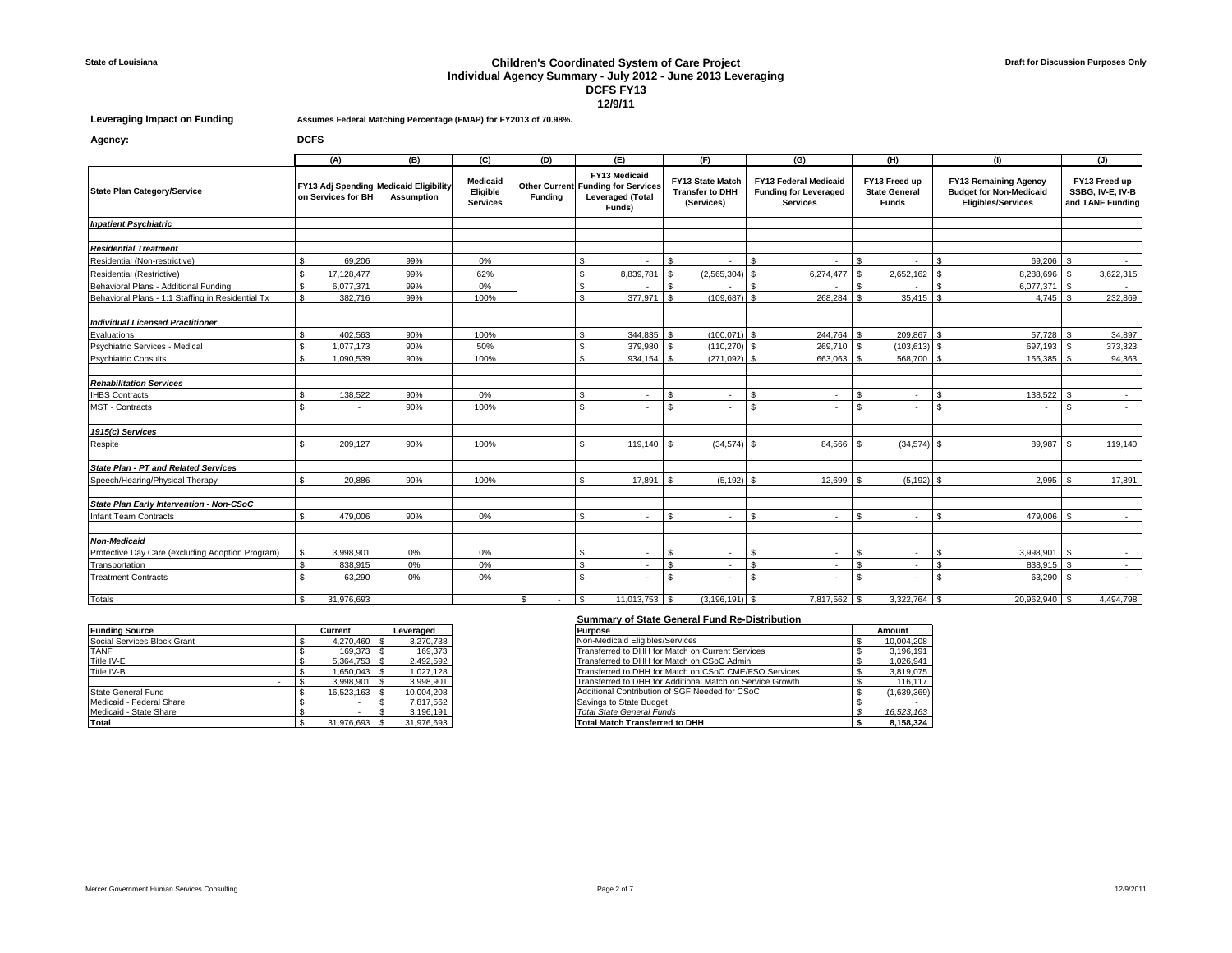## **State of Louisiana Children's Coordinated System of Care Project Individual Agency Summary - July 2012 - June 2013 Leveraging OJJ FY13 12/9/11**

**Leveraging Impact on Funding Assumes Federal Matching Percentage (FMAP) for FY2013 of 70.98%.**

| Agency: | <b>Office of Juvenile Justice</b> |
|---------|-----------------------------------|
|---------|-----------------------------------|

|                                         | (A)                      | (B)                                                                                    | (C)                                                                             | (D)                                          | (E)                                            | (F)                                    |                                                                                             | (G)                      |                                                          | (H)              |                                                                                 |                                                       | (J)          | (K)                                                                                            | (L)                                                                         |
|-----------------------------------------|--------------------------|----------------------------------------------------------------------------------------|---------------------------------------------------------------------------------|----------------------------------------------|------------------------------------------------|----------------------------------------|---------------------------------------------------------------------------------------------|--------------------------|----------------------------------------------------------|------------------|---------------------------------------------------------------------------------|-------------------------------------------------------|--------------|------------------------------------------------------------------------------------------------|-----------------------------------------------------------------------------|
| <b>State Plan Category/Service</b>      | <b>FY13 Adj Spending</b> | <b>Projected Cost</b><br>Increase to<br>on Services for BH Medicaid Staffing<br>Levels | <b>Projected Cost of</b><br>Services with<br><b>Medicaid Staffing</b><br>Levels | Medicaid<br>Eligibility<br><b>Assumption</b> | <b>Medicaid</b><br>Eligible<br><b>Services</b> | <b>Other Current</b><br><b>Funding</b> | FY13 Medicaid<br><b>Funding for</b><br><b>Services</b><br><b>Leveraged (Total</b><br>Funds) |                          | FY13 State Match<br><b>Transfer to DHH</b><br>(Services) |                  | <b>FY13 Federal Medicaid</b><br><b>Funding for Leveraged</b><br><b>Services</b> | FY13 Freed up<br><b>State General</b><br><b>Funds</b> |              | <b>FY13 Remaining</b><br><b>Agency Budget for</b><br>Non-Medicaid<br><b>Eligibles/Services</b> | FY13 Freed up<br>Federal Funding,<br>IATs, Stat<br>Dedications, and<br>Fees |
| <b>Inpatient Psychiatric</b>            |                          |                                                                                        |                                                                                 |                                              |                                                |                                        |                                                                                             |                          |                                                          |                  |                                                                                 |                                                       |              |                                                                                                |                                                                             |
|                                         |                          |                                                                                        |                                                                                 |                                              |                                                |                                        |                                                                                             |                          |                                                          |                  |                                                                                 |                                                       |              |                                                                                                |                                                                             |
| <b>Residential Treatment</b>            |                          |                                                                                        |                                                                                 |                                              |                                                |                                        |                                                                                             |                          |                                                          |                  |                                                                                 |                                                       |              |                                                                                                |                                                                             |
| Other Residential                       | 18,695,916               | 0%                                                                                     | 18,695,916                                                                      | 99%                                          | 62%                                            |                                        |                                                                                             | $9,648,715$ \$           |                                                          | $(2,800,057)$ \$ | 6,848,658 \$                                                                    |                                                       | 5,697,729 \$ | $9,047,200$ \$                                                                                 | 1,150,929                                                                   |
|                                         |                          |                                                                                        |                                                                                 |                                              |                                                |                                        |                                                                                             |                          |                                                          |                  |                                                                                 |                                                       |              |                                                                                                |                                                                             |
| <b>Individual Licensed Practitioner</b> |                          |                                                                                        |                                                                                 |                                              |                                                |                                        |                                                                                             |                          |                                                          |                  |                                                                                 |                                                       |              |                                                                                                |                                                                             |
| Counseling                              | 933,204                  | 0%                                                                                     | 933,204                                                                         | 90%                                          | 100%                                           |                                        |                                                                                             | 799,381                  |                                                          | (231, 980)       | 567,401<br>ΙS                                                                   |                                                       | 472,048      | 133,823                                                                                        | 95,353                                                                      |
| Psychiatric Evals/services              | 155.640                  | 0%                                                                                     | 155.640                                                                         | 90%                                          | 100%                                           |                                        |                                                                                             | 133.321                  |                                                          | (38.690)         | 94.631                                                                          |                                                       | 78.728       | 22.319                                                                                         | 15,903                                                                      |
|                                         |                          |                                                                                        |                                                                                 |                                              |                                                |                                        |                                                                                             |                          |                                                          |                  |                                                                                 |                                                       |              |                                                                                                |                                                                             |
| <b>Rehabilitation Services</b>          |                          |                                                                                        |                                                                                 |                                              |                                                |                                        |                                                                                             |                          |                                                          |                  |                                                                                 |                                                       |              |                                                                                                |                                                                             |
| Day Treatment                           |                          | 0%                                                                                     |                                                                                 | 90%                                          | 58%                                            |                                        |                                                                                             | $\overline{\phantom{a}}$ |                                                          | $\sim$           |                                                                                 |                                                       |              |                                                                                                | $\sim$                                                                      |
| Community Reintegration                 | .588,424                 | 0%                                                                                     | 1,588,424                                                                       | 90%                                          | 75%                                            |                                        |                                                                                             | 1,075,933                |                                                          | (312, 236)       | 763,697                                                                         |                                                       | 635,356      | 512,491                                                                                        | 128,341                                                                     |
| Substance Abuse                         | .178.725                 | 0%                                                                                     | 1.178.725                                                                       | 90%                                          | 100%                                           |                                        |                                                                                             | 1,009,695                |                                                          | (293, 013)       | 716.681                                                                         |                                                       | 596.242      | $169.031$ :                                                                                    | 120,440                                                                     |
|                                         |                          | 0%                                                                                     |                                                                                 |                                              |                                                |                                        |                                                                                             |                          |                                                          |                  |                                                                                 |                                                       |              |                                                                                                |                                                                             |
| <b>Non-Medicaid</b>                     |                          |                                                                                        |                                                                                 |                                              |                                                |                                        |                                                                                             |                          |                                                          |                  |                                                                                 |                                                       |              |                                                                                                |                                                                             |
| Mentoring                               | 3,723,389                | 0%                                                                                     | 3,723,389                                                                       | 0%                                           | 0%                                             |                                        |                                                                                             |                          |                                                          |                  |                                                                                 |                                                       |              | 3,723,389 \$                                                                                   |                                                                             |
| Totals                                  | 26.275.297               |                                                                                        | 26.275.297                                                                      |                                              |                                                |                                        |                                                                                             | 12,667,044 \$            |                                                          | $(3,675,976)$ \$ | 8,991,068 \$                                                                    |                                                       | 7,480,104 \$ | 13,608,253 \$                                                                                  | 1,510,964                                                                   |

| <b>Funding Source</b>            | Current    | Leveraged  |
|----------------------------------|------------|------------|
| State General Fund               | 23.141.098 | 11.985.018 |
| Total Interagency transfers      | 2.005.792  | 1.038.821  |
| Fees and self generated revenues | 109,001    | 56,453     |
| Statutory dedications            | 938.279    | 485,945    |
| Federal funds                    | 81.127     | 42.017     |
| Medicaid - Federal Share         |            | 8.991.068  |
| Medicaid - State Share           |            | 3.675.976  |
| Total                            | 26.275.297 | 26,275,297 |
|                                  |            |            |

# **Funding Source Current Leveraged Summary of State General Fund Re-Distribution**

| State General Fund                                         | 23.141.098  | 11.985.018 |
|------------------------------------------------------------|-------------|------------|
| Total Interagency transfers                                | 2.005.792   | 038.821    |
| Fees and self generated revenues                           | $109.001$ S | 56.453     |
| Statutory dedications                                      |             | 485.945    |
| Federal funds                                              | 81.127      | 42.017     |
| Medicaid - Federal Share                                   |             | 8.991.068  |
| Medicaid - State Share                                     |             | 3.675.976  |
| Total                                                      | 26.275.297  | 26.275.297 |
| Excludes Secure Care, Prevention, Education, and Detention |             |            |
|                                                            |             |            |
|                                                            |             |            |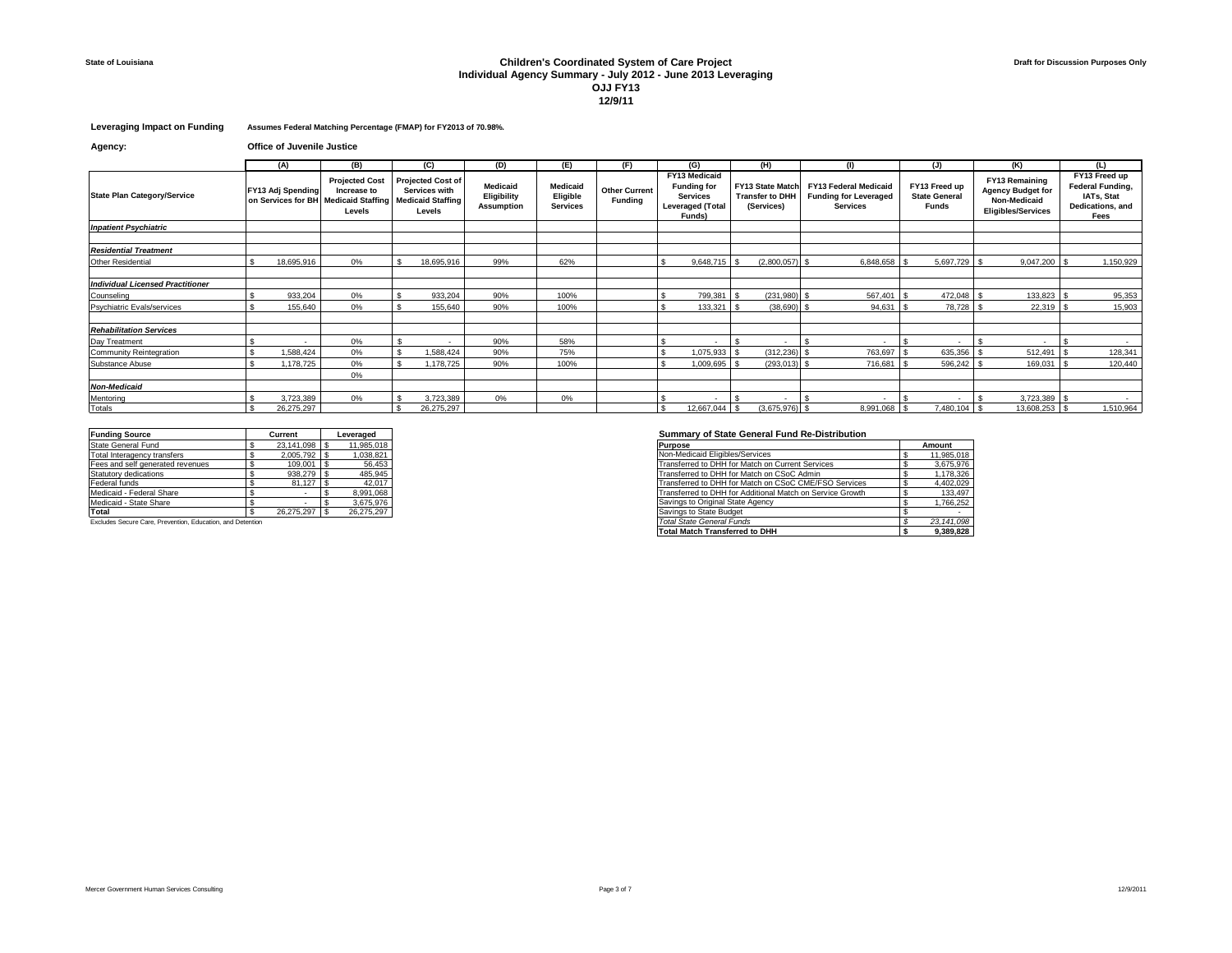#### **State of Louisiana Children's Coordinated System of Care Project Individual Agency Summary - July 2012 - June 2013 Leveraging DOE FY13 12/9/11**

### **Leveraging Impact on Funding Assumes Federal Matching Percentage (FMAP) for FY2013 of 70.98%.**

**Agency: Department of Education - Local Education Agencies**

|                                                              | (A)                                            | (B)                                          | (C)                                     | (D)                                    | (E)                                                                                         | (F)                                                                                          | (G)                                                                                   | (H)                                                                      | (1)                                                                               | (J)                                                                    | (K)                                     |
|--------------------------------------------------------------|------------------------------------------------|----------------------------------------------|-----------------------------------------|----------------------------------------|---------------------------------------------------------------------------------------------|----------------------------------------------------------------------------------------------|---------------------------------------------------------------------------------------|--------------------------------------------------------------------------|-----------------------------------------------------------------------------------|------------------------------------------------------------------------|-----------------------------------------|
| <b>State Plan Category/Service</b>                           | <b>FY13 Adj Spending</b><br>on Services for BH | Medicaid<br>Eligibility<br><b>Assumption</b> | Medicaid<br>Eligible<br><b>Services</b> | <b>Other Current</b><br><b>Funding</b> | FY13 Medicaid<br><b>Funding for</b><br><b>Services</b><br><b>Leveraged (Total</b><br>Funds) | FY13 Local<br><b>Education Agency</b><br>Funding for the<br><b>State Match</b><br>(Services) | FY13 Local<br><b>Education Agency</b><br>Funding for the<br>State Match (CPE =<br>5%) | FY13 Federal Medicaid<br><b>Funding for Leveraged</b><br><b>Services</b> | FY13 Freed up<br><b>State or Local</b><br><b>Education Agency</b><br><b>Funds</b> | FY13 Remaining Budget for<br>Non-Medicaid<br><b>Eligibles/Services</b> | FY13 Freed up<br><b>Federal Funding</b> |
| <b>Inpatient Psychiatric</b>                                 |                                                |                                              |                                         |                                        |                                                                                             |                                                                                              |                                                                                       |                                                                          |                                                                                   |                                                                        |                                         |
|                                                              |                                                |                                              |                                         |                                        |                                                                                             |                                                                                              |                                                                                       |                                                                          |                                                                                   |                                                                        |                                         |
| <b>Residential Treatment</b>                                 |                                                |                                              |                                         |                                        |                                                                                             |                                                                                              |                                                                                       |                                                                          |                                                                                   |                                                                        |                                         |
|                                                              |                                                |                                              |                                         |                                        |                                                                                             |                                                                                              |                                                                                       |                                                                          |                                                                                   |                                                                        |                                         |
| <b>Individual Licensed Practitioner</b>                      |                                                |                                              |                                         |                                        |                                                                                             |                                                                                              |                                                                                       |                                                                          |                                                                                   |                                                                        |                                         |
| School Psychotherapy, Psychological and Social Work Services | 32,115,831                                     | 67%                                          | 100%                                    |                                        | 21,410,554                                                                                  | $(6,213,343)$ \$                                                                             | $(1,070,528)$ \$                                                                      | 15,197,211 \$                                                            | 9,961,499                                                                         | 10,705,277                                                             | 4,165,185                               |
|                                                              |                                                |                                              |                                         |                                        |                                                                                             |                                                                                              |                                                                                       |                                                                          |                                                                                   |                                                                        |                                         |
| Other Licensed Practitioner. PT and Related, or Rehab        |                                                |                                              |                                         |                                        |                                                                                             |                                                                                              |                                                                                       |                                                                          |                                                                                   |                                                                        |                                         |
| Alternative School (Support Expenses)                        |                                                | 67%                                          | 100%                                    |                                        | $\overline{\phantom{a}}$                                                                    | $\overline{\phantom{a}}$                                                                     |                                                                                       | ٠                                                                        | $\overline{\phantom{a}}$                                                          | $\sim$                                                                 | $\sim$                                  |
| Special School District #1 (Support Expenses)                | $\sim$                                         | 67%                                          | 100%                                    |                                        |                                                                                             | ۰                                                                                            |                                                                                       |                                                                          | $\overline{\phantom{a}}$                                                          | $\sim$                                                                 | $\sim$                                  |
|                                                              |                                                |                                              |                                         |                                        |                                                                                             |                                                                                              |                                                                                       |                                                                          |                                                                                   |                                                                        |                                         |
| <b>Non-Medicaid</b>                                          |                                                |                                              |                                         |                                        |                                                                                             |                                                                                              |                                                                                       |                                                                          |                                                                                   |                                                                        |                                         |
| <b>Homeless Grants</b>                                       | 7,091,366                                      | 0%                                           | 0%                                      |                                        | $\sim$                                                                                      | $\overline{\phantom{a}}$                                                                     | $\sim$                                                                                |                                                                          | $\overline{\phantom{a}}$                                                          | 7,091,366                                                              | $\sim$                                  |
| Special School District #1 (Education Expenses)              | $\sim$                                         | 0%                                           | 0%                                      |                                        |                                                                                             | $\overline{\phantom{a}}$                                                                     | $\overline{\phantom{a}}$                                                              | ٠                                                                        | $\overline{\phantom{a}}$                                                          | $\sim$                                                                 | $\sim$                                  |
|                                                              |                                                |                                              |                                         |                                        |                                                                                             |                                                                                              |                                                                                       |                                                                          |                                                                                   |                                                                        |                                         |
| Totals                                                       | 39,207,197                                     |                                              |                                         |                                        | 21,410,554 \$                                                                               | $(6,213,343)$ \$                                                                             | $(1,070,528)$ \$                                                                      | 15,197,211 \$                                                            | 9,961,499 \$                                                                      | 17,796,643 \$                                                          | 4,165,185                               |

| <b>Funding Source</b>    | Current    | Leveraged  |
|--------------------------|------------|------------|
| State General Fund       | 25.868.054 | 8.622.685  |
| Federal funds            | 6.247.777  | 2,082,592  |
| Homeless Grants          | 091.366    | 7,091,366  |
| Medicaid - Federal Share |            | 15,197,211 |
| Medicaid - State Share   |            | 6.213.343  |
| <b>Total</b>             | 39,207,197 | 39.207.197 |

## **<u>Summary of State General Fund Re-Distribution</u>**

| 8.622.685<br>State General Fund<br>25.868.054 \$<br><b>Purpose</b>                                   | Amount     |
|------------------------------------------------------------------------------------------------------|------------|
| Federal funds<br>2.082.592<br>Non-Medicaid Eligibles/Services<br>6.247.777                           | 8,622,685  |
| <b>Homeless Grants</b><br>7.091.366<br>Transferred to DHH for Match on Current Services<br>7.091.366 | 6,213,343  |
| Transferred to DHH for CPE Match on Current Services<br>Medicaid - Federal Share<br>15.197.211       | 1,070,528  |
| Transferred to DHH for Match on CSoC Admin<br>Medicaid - State Share<br>6,213,343                    | 1,498,739  |
| Transferred to DHH for Match on CSoC CME/FSO Services<br>Total<br>39,207,197<br>39,207,197           | 5,772,252  |
| Transferred to DHH for Additional Match on Service Growth                                            |            |
| Savings to Original State Agency                                                                     | 2,690,508  |
| Savings to State Budget                                                                              |            |
| Total State General Funds                                                                            | 25,868,054 |
| Total Match Transferred to DHH                                                                       | 14,554,861 |

#### **Financial Impact for Local Education Agencies**

| Current Personnel Costs of School Psychotherapy, Psychological, and Social Work Services | s. | 32.115.831    |
|------------------------------------------------------------------------------------------|----|---------------|
| Assumed Portion of Expenses related to Medicaid Eligible Children                        |    | 67%           |
| Current Spending Eligible for Medicaid Match                                             |    | \$ 21.410.554 |
| Remaining School costs for Non-Medicaid Eligibles/Services                               |    | 10.705.277    |
| Impact of Medicaid Financing and CSoC                                                    |    |               |
| Federal Medicaid Funding for Leveraged Services                                          |    | 15.197.211    |
| DOE Contribution to Medicaid for CPE (5%)                                                |    | (1.070.528)   |
| DOE Contribution to CSoC for SMO prior authorization, UM, CME/FSO                        |    | (7,270,991)   |
| Savings to Local Education Agencies                                                      |    | 6.855.693     |

**Conclusion: While there is a contribution to the CSoC, the Local Education Agencies receive more funding from the federal Medicaid program which results in a net savings to the schools.**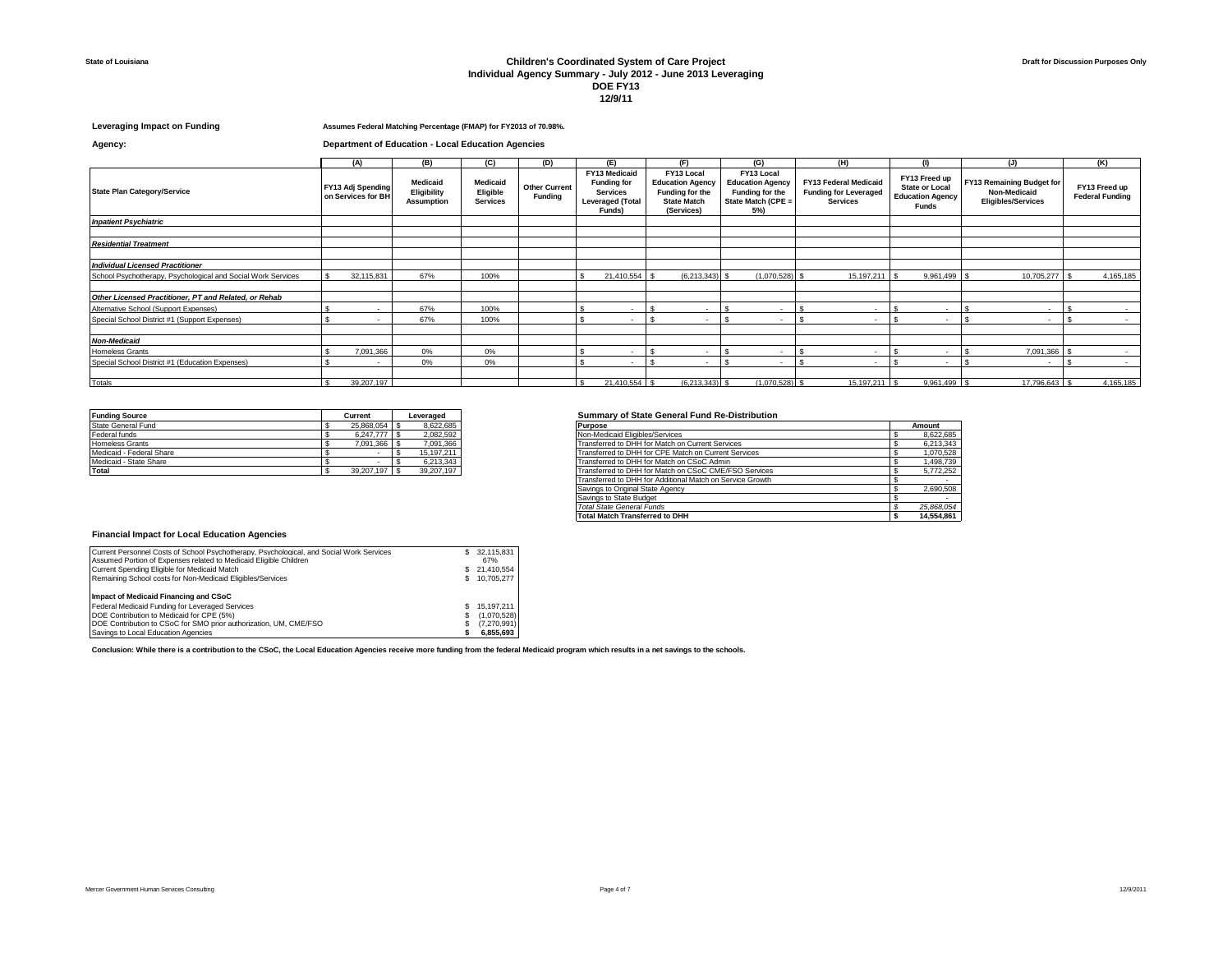## **State of Louisiana Children's Coordinated System of Care Project Individual Agency Summary - July 2012 - June 2013 Leveraging OBH-MH\_Total(Sum) FY13 12/9/11**

**Leveraging Impact on Funding Assumes Federal Matching Percentage (FMAP) for FY2013 of 70.98%.**

**Agency: OBH-MH**

|                                                    | (A)                 |                                         | (B)                                                 | $\overline{C}$                                 | (D)            | (E)                                                                                             | (F)                                                             |             |              | (G)                                                                                                                                      |    | (H)                                                                                             | (1)                             |                                                                            | (J)     |
|----------------------------------------------------|---------------------|-----------------------------------------|-----------------------------------------------------|------------------------------------------------|----------------|-------------------------------------------------------------------------------------------------|-----------------------------------------------------------------|-------------|--------------|------------------------------------------------------------------------------------------------------------------------------------------|----|-------------------------------------------------------------------------------------------------|---------------------------------|----------------------------------------------------------------------------|---------|
| <b>State Plan Category/Service</b>                 |                     | FY13 Adj Spending<br>on Services for BH | <b>Medicaid</b><br>Eligibility<br><b>Assumption</b> | <b>Medicaid</b><br>Eligible<br><b>Services</b> | <b>Funding</b> | FY13 Medicaid<br><b>Other Current Funding for Services</b><br><b>Leveraged (Total</b><br>Funds) | <b>FY13 State Match</b><br><b>Transfer to DHH</b><br>(Services) |             |              | <b>FY13 Federal Medicaid</b><br>FY13 Freed up<br><b>Funding for Leveraged</b><br><b>State General</b><br><b>Services</b><br><b>Funds</b> |    | <b>FY13 Remaining Agency</b><br><b>Budget for Non-</b><br>Medicaid<br><b>Eligibles/Services</b> |                                 | FY13 Freed up<br>Federal/Grant<br>Funding & Other<br><b>Parish Sources</b> |         |
| <b>Inpatient Psychiatric</b>                       |                     |                                         |                                                     |                                                |                |                                                                                                 |                                                                 |             |              |                                                                                                                                          |    |                                                                                                 |                                 |                                                                            |         |
| DSH-Funded Inpatient Psych                         | \$.                 | $\sim$                                  | 83%                                                 | 0%                                             |                | \$.                                                                                             | $\mathbf{s}$                                                    |             | £.           |                                                                                                                                          |    | $\sim$                                                                                          | \$.<br>$\overline{\phantom{a}}$ | \$.                                                                        |         |
|                                                    |                     |                                         |                                                     |                                                |                |                                                                                                 |                                                                 |             |              |                                                                                                                                          |    |                                                                                                 |                                 |                                                                            |         |
| <b>Outpatient Hospital</b>                         |                     |                                         |                                                     |                                                |                |                                                                                                 |                                                                 |             |              |                                                                                                                                          |    |                                                                                                 |                                 |                                                                            |         |
| <b>Partial Hospital</b>                            | ¢                   |                                         | 83%                                                 | 100%                                           |                | ¢                                                                                               |                                                                 |             |              |                                                                                                                                          |    |                                                                                                 | ¢                               | $\bullet$                                                                  |         |
|                                                    |                     |                                         |                                                     |                                                |                |                                                                                                 |                                                                 |             |              |                                                                                                                                          |    |                                                                                                 |                                 |                                                                            |         |
| <b>Residential Treatment</b>                       |                     |                                         |                                                     |                                                |                |                                                                                                 |                                                                 |             |              |                                                                                                                                          |    |                                                                                                 |                                 |                                                                            |         |
|                                                    |                     |                                         |                                                     |                                                |                |                                                                                                 |                                                                 |             |              |                                                                                                                                          |    |                                                                                                 |                                 |                                                                            |         |
| Physician                                          |                     |                                         |                                                     |                                                |                |                                                                                                 |                                                                 |             |              |                                                                                                                                          |    |                                                                                                 |                                 |                                                                            |         |
| Developmental Neuropsychiatric Outpatient Services | S                   | $\sim$                                  | 83%                                                 | 0%                                             |                | \$.                                                                                             | ፍ                                                               |             | ፍ            |                                                                                                                                          |    | $\sim$                                                                                          | ፍ                               | ፍ                                                                          | $\sim$  |
|                                                    |                     |                                         |                                                     |                                                |                |                                                                                                 |                                                                 |             |              |                                                                                                                                          |    |                                                                                                 |                                 |                                                                            |         |
| <b>Individual Licensed Practitioner</b>            |                     |                                         |                                                     |                                                |                |                                                                                                 |                                                                 |             |              |                                                                                                                                          |    |                                                                                                 |                                 |                                                                            |         |
| <b>Clinic Services</b>                             | \$.                 | 5.812.082                               | 83%                                                 | 100%                                           |                | \$.<br>3,693,555                                                                                |                                                                 | (1,071,870) | ¢            | 2.621.685                                                                                                                                |    | 2.449.824                                                                                       | 2.118.527<br>ፍ                  |                                                                            | 171,861 |
| School-based Services                              | \$.                 | 1,796,600                               | 83%                                                 | 100%                                           |                | $\mathbf{s}$<br>1,374,358                                                                       | $\mathcal{F}$                                                   | (398, 839)  | -S           | 975,519                                                                                                                                  |    | 975,519                                                                                         | 422,242<br>$\mathbf{s}$         |                                                                            |         |
|                                                    |                     |                                         |                                                     |                                                |                |                                                                                                 |                                                                 |             |              |                                                                                                                                          |    |                                                                                                 |                                 |                                                                            |         |
| <b>Rehabilitation Services</b>                     |                     |                                         |                                                     |                                                |                |                                                                                                 |                                                                 |             |              |                                                                                                                                          |    |                                                                                                 |                                 |                                                                            |         |
| Crisis Services (including CART)                   | \$.                 | 2,181,487                               | 83%                                                 | 100%                                           |                | \$.<br>1,668,787                                                                                | £.                                                              | (484, 282)  | ፍ            | 1,184,505                                                                                                                                |    | 1,096,300                                                                                       | 512,700<br>$\hat{\mathcal{L}}$  |                                                                            | 88,205  |
| <b>MST</b>                                         | \$                  | 178,481                                 | 83%                                                 | 100%                                           |                | \$<br>136,534                                                                                   |                                                                 | (39, 622)   | £.           | 96,912                                                                                                                                   |    | 86,369                                                                                          | 41,947                          |                                                                            | 10,543  |
| DBT cognitive therapy                              | S                   | 221,968                                 | 83%                                                 | 100%                                           |                | \$<br>169,800                                                                                   |                                                                 | (49.276)    | S.           | 120.524                                                                                                                                  |    | 109.549                                                                                         | 52.168<br>£.                    |                                                                            | 10,975  |
| Family Therapy                                     | £.                  | 376,198                                 | 83%                                                 | 100%                                           |                | $\mathbf{\hat{s}}$<br>287,783                                                                   |                                                                 | (83, 515)   |              | 204,268                                                                                                                                  |    | 30,960                                                                                          | 88,415                          |                                                                            | 173,308 |
| Functional family therapy                          | \$                  | 658,620                                 | 83%                                                 | 100%                                           |                | \$<br>503,829                                                                                   | \$.                                                             | (146, 211)  | £.           | 357,618                                                                                                                                  |    | 301,403                                                                                         | 154,791<br>$\mathbf{\hat{z}}$   |                                                                            | 56,215  |
|                                                    |                     |                                         |                                                     |                                                |                |                                                                                                 |                                                                 |             |              |                                                                                                                                          |    |                                                                                                 |                                 |                                                                            |         |
| 1915(c) Waiver Services                            |                     |                                         |                                                     |                                                |                |                                                                                                 |                                                                 |             |              |                                                                                                                                          |    |                                                                                                 |                                 |                                                                            |         |
| Respite services                                   | ፍ                   | 746.546                                 | 83%                                                 | 100%                                           |                | 391,587<br>$\mathbf{\hat{s}}$                                                                   |                                                                 | (113.638)   | $\mathbf{C}$ | 277.948                                                                                                                                  |    | 238,566                                                                                         | 354.959                         |                                                                            | 39,382  |
| Supported Employment                               | $\mathbf{\hat{S}}$  | 213,828                                 | 83%                                                 | 100%                                           |                | $\mathbf{s}$<br>112.160                                                                         |                                                                 | (32, 549)   |              | 79.611                                                                                                                                   |    | 70.950                                                                                          | 101.669                         |                                                                            | 8,660   |
| Intensive Case Management                          | S                   | 555,254                                 | 83%                                                 | 100%                                           |                | \$<br>291,248                                                                                   |                                                                 | (84, 520)   |              | 206,728                                                                                                                                  |    | 174,594                                                                                         | 264.006                         |                                                                            | 32,133  |
| Other                                              | ፍ                   | 23,419                                  | 83%                                                 | 100%                                           |                | ፍ<br>12.284                                                                                     |                                                                 | (3.565)     |              | 8.719                                                                                                                                    |    | 7.771                                                                                           | 11.135                          |                                                                            | 949     |
|                                                    |                     |                                         |                                                     |                                                |                |                                                                                                 |                                                                 |             |              |                                                                                                                                          |    |                                                                                                 |                                 |                                                                            |         |
| Other State Plan Category - El                     |                     |                                         |                                                     |                                                |                |                                                                                                 |                                                                 |             |              |                                                                                                                                          |    |                                                                                                 |                                 |                                                                            |         |
| ECSS                                               | £.                  | 5,550,000                               | 83%                                                 | 0%                                             |                | \$.<br>н.                                                                                       |                                                                 | н.          |              | ×.                                                                                                                                       |    | $\sim$                                                                                          | 5,550,000                       |                                                                            | $\sim$  |
| Other Early Intervention                           | \$                  | $\sim$                                  | 83%                                                 | 100%                                           |                | \$                                                                                              | <b>S</b>                                                        |             | <b>S</b>     |                                                                                                                                          | \$ | ٠                                                                                               | \$<br>$\overline{\phantom{a}}$  | \$                                                                         | $\sim$  |
|                                                    |                     |                                         |                                                     |                                                |                |                                                                                                 |                                                                 |             |              |                                                                                                                                          |    |                                                                                                 |                                 |                                                                            |         |
| <b>Non-Medicaid</b>                                |                     |                                         |                                                     |                                                |                |                                                                                                 |                                                                 |             |              |                                                                                                                                          |    |                                                                                                 |                                 |                                                                            |         |
| Community Mentoring                                | $\mathbf{\hat{S}}$  | 126.151                                 | $0\%$                                               | 0%                                             |                | ፍ                                                                                               | ¢                                                               |             | ¢            |                                                                                                                                          |    | ٠                                                                                               | 126.151                         |                                                                            |         |
| Transportation                                     | S                   | 17.900                                  | 0%                                                  | 0%                                             |                | s.<br>$\sim$                                                                                    | <b>S</b>                                                        | $\sim$      | \$.          | ×.                                                                                                                                       |    | $\sim$                                                                                          | 17,900<br>£.                    | \$.                                                                        | $\sim$  |
| Prevention (Suicide)                               | \$                  | 500,000                                 | $0\%$                                               | 0%                                             |                | \$                                                                                              | \$                                                              |             | \$.          | ×                                                                                                                                        | \$ | $\sim$                                                                                          | \$.<br>500,000                  | $\mathbf{\hat{s}}$                                                         | $\sim$  |
| Cash Subsidies                                     | \$                  | 1.025.803                               | $0\%$                                               | 0%                                             |                | \$                                                                                              | $\mathbf{s}$                                                    |             | \$           | ٠                                                                                                                                        | \$ | $\sim$                                                                                          | 1.025.803<br>\$.                | -S                                                                         | $\sim$  |
| Other                                              | s.                  | 1.349.770                               | 0%                                                  | 0%                                             |                | \$<br>$\sim$                                                                                    | $\mathbf{\hat{S}}$                                              | $\sim$      | £.           | ×.                                                                                                                                       |    | $\sim$                                                                                          | ፍ<br>1,349,770                  | $\mathbf{\hat{z}}$                                                         | $\sim$  |
|                                                    |                     |                                         |                                                     |                                                |                |                                                                                                 |                                                                 |             |              |                                                                                                                                          |    |                                                                                                 |                                 |                                                                            |         |
| Totals                                             | $\hat{\mathcal{L}}$ | 21.334.106                              |                                                     |                                                | . ድ<br>$\sim$  | 8.641.924<br>£.                                                                                 |                                                                 | (2.507.886) |              | 6.134.037                                                                                                                                |    | 5.541.807                                                                                       | 12.692.182                      |                                                                            | 592.230 |

| <b>Funding Source</b>                 | Current          | Leveraged  |
|---------------------------------------|------------------|------------|
| State General Fund                    | 13.170.498 \$    | 5.145.677  |
| Federal funds                         | 2.566.760 \$     | 1.974.529  |
| Federal Funds - ECSS                  | $5.550.000$ \ \$ | 5,550,000  |
| DSH - Federal                         |                  |            |
| DSH - State                           |                  |            |
| Medicaid - Federal Share              |                  | 6.134.037  |
| Medicaid - State Share                |                  | 2.507.886  |
| Other Parish Millage, Probation, Etc. | 46.848           | 46.848     |
| Total                                 | 21.334.106       | 21.358.978 |

## **Summary of State General Fund Re-Distribution**

| <b>Purpose</b>                                            | Amount     |
|-----------------------------------------------------------|------------|
| Non-Medicaid Eligibles/Services                           | 5.145.677  |
| Transferred to DHH for Match on Current Services          | 2.507.886  |
| Transferred to DHH for Match on CSoC Admin                | 820.224    |
| Transferred to DHH for Match on CSoC CME/FSO Services     | 2,946,273  |
| Transferred to DHH for Additional Match on Service Growth | 91.373     |
| Savings to Original State Agency                          | 1.659.064  |
| Savings to State Budget                                   |            |
| <b>Total State General Funds</b>                          | 13.170.498 |
| <b>Total Match Transferred to DHH</b>                     | 6.365.757  |

.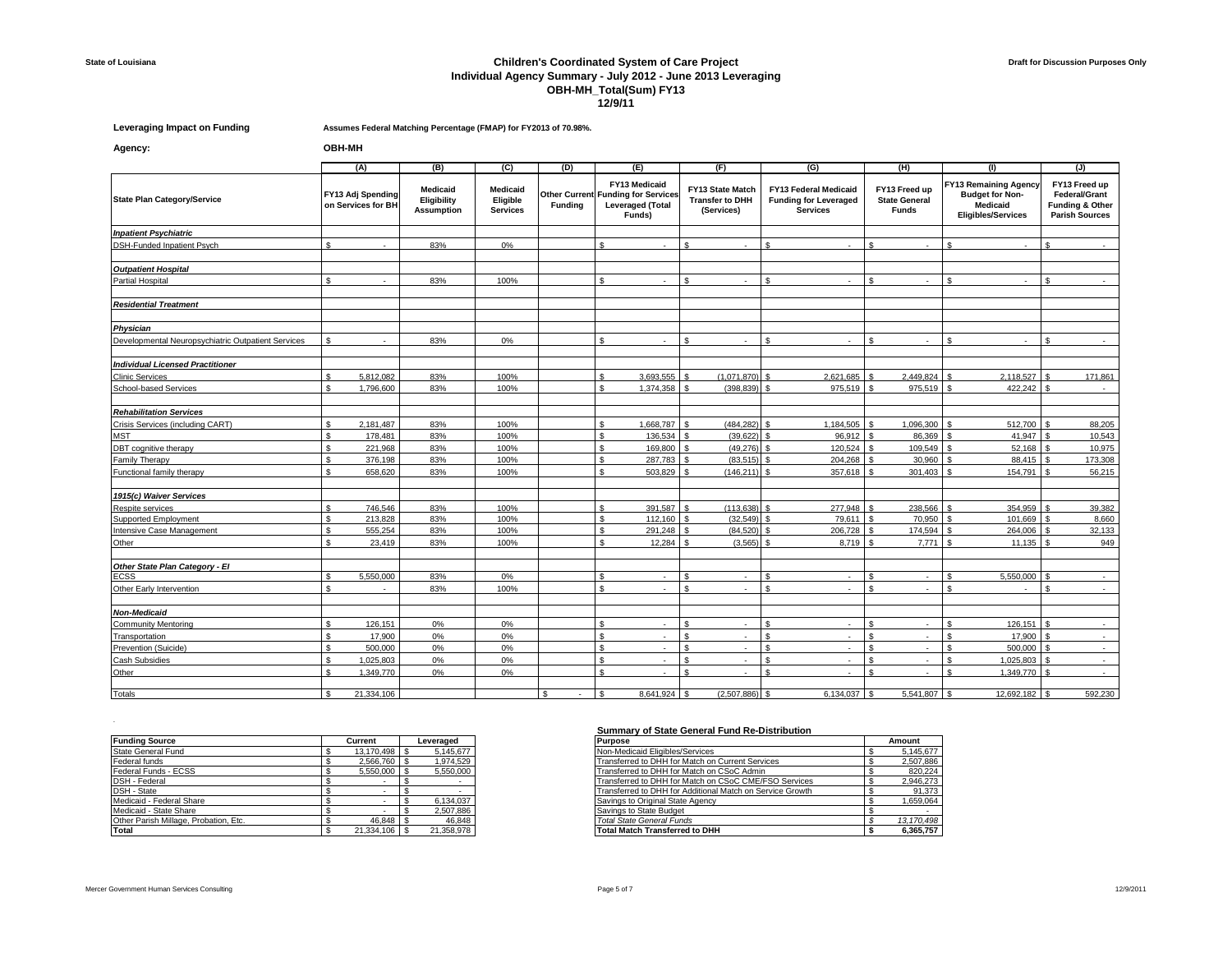# **State of Louisiana Children's Coordinated System of Care Project Individual Agency Summary - July 2012 - June 2013 Leveraging OBH-AD\_Total(sum) FY13 12/9/11**

**Leveraging Impact on Funding Assumes Federal Matching Percentage (FMAP) for FY2013 of 70.98%.**

**Agency: OBH-AD**

|                                         | (A)                                            | (B)                                          | (C)                                     | (D)                                    | (E)                      | (F)                                                                                                                                                                               | (G)            | (H)                                            | $\mathbf{u}$                                                                                | (J)                                                  |  |
|-----------------------------------------|------------------------------------------------|----------------------------------------------|-----------------------------------------|----------------------------------------|--------------------------|-----------------------------------------------------------------------------------------------------------------------------------------------------------------------------------|----------------|------------------------------------------------|---------------------------------------------------------------------------------------------|------------------------------------------------------|--|
| <b>State Plan Category/Service</b>      | <b>FY13 Adj Spending</b><br>on Services for BH | Medicaid<br>Eligibility<br><b>Assumption</b> | Medicaid<br>Eligible<br><b>Services</b> | <b>Other Current</b><br><b>Funding</b> | (Total Funds)            | FY13 Medicaid Funding FY13 State Match<br><b>FY13 Federal Medicaid</b><br>for Services Leveraged Transfer to DHH<br><b>Funding for Leveraged</b><br>(Services)<br><b>Services</b> |                | FY13 Freed up<br><b>State General</b><br>Funds | <b>FY13 Remaining Agency</b><br><b>Budget for Non-Medicaid</b><br><b>Eligibles/Services</b> | FY13 Freed up<br><b>SAPT Grant</b><br><b>Funding</b> |  |
| <b>Inpatient Psychiatric</b>            |                                                |                                              |                                         |                                        |                          |                                                                                                                                                                                   |                |                                                |                                                                                             |                                                      |  |
|                                         |                                                |                                              |                                         |                                        |                          |                                                                                                                                                                                   |                |                                                |                                                                                             |                                                      |  |
| <b>Residential Treatment</b>            |                                                |                                              |                                         |                                        |                          |                                                                                                                                                                                   |                |                                                |                                                                                             |                                                      |  |
| OAD - Level III Residential Treatment   | 3,428,496                                      | 83%                                          | 100%                                    |                                        | 2,622,720 \$             | $(761.113)$ \$                                                                                                                                                                    | 1,861,607      | 1,861,607                                      | 805,776                                                                                     |                                                      |  |
|                                         |                                                |                                              |                                         |                                        |                          |                                                                                                                                                                                   |                |                                                |                                                                                             |                                                      |  |
| <b>Individual Licensed Practitioner</b> |                                                |                                              |                                         |                                        |                          |                                                                                                                                                                                   |                |                                                |                                                                                             |                                                      |  |
| OAD - Other Treatment                   | 1,183,295                                      | 83%                                          | 100%                                    |                                        | $905,193$ \$             | $(262, 687)$ \$                                                                                                                                                                   | 642,506 \$     | $(126, 726)$ \$                                | 278,102                                                                                     | 769,233                                              |  |
|                                         |                                                |                                              |                                         |                                        |                          |                                                                                                                                                                                   |                |                                                |                                                                                             |                                                      |  |
| <b>Non-Medicaid</b>                     |                                                |                                              |                                         |                                        |                          |                                                                                                                                                                                   |                |                                                |                                                                                             |                                                      |  |
| Access to Recovery                      | 564.982                                        | 0%                                           | 0%                                      |                                        |                          |                                                                                                                                                                                   |                |                                                | 564,982                                                                                     |                                                      |  |
| Prevention                              | 5,035,740                                      | 0%                                           | 0%                                      |                                        | $\overline{\phantom{a}}$ | $\overline{a}$                                                                                                                                                                    |                | $\sim$                                         | 5,035,740                                                                                   | $\sim$                                               |  |
|                                         |                                                |                                              |                                         |                                        |                          |                                                                                                                                                                                   |                |                                                |                                                                                             |                                                      |  |
| Totals                                  | 10,212,513                                     |                                              |                                         |                                        | $3,527,914$ \$           | $(1,023,801)$ \$                                                                                                                                                                  | $2,504,113$ \$ | 1,734,881                                      | 6,684,599                                                                                   | 769,233                                              |  |

| <b>Funding Source</b>    | Current    | Leveraged  |
|--------------------------|------------|------------|
| State General Fund       | 3,586,666  | 827,985    |
| SAPT - treatment         | 1.025.125  | 255.892    |
| SAPT - prevention        | 5,035,740  | 5,035,740  |
| <b>ATR</b>               | 564.982    | 564.982    |
| Medicaid - Federal Share |            | 2,504,113  |
| Medicaid - State Share   |            | 1.023.801  |
| Total                    | 10.212.513 | 10,212,513 |

#### **Summary of State General Fund Re-Distribution**

| State General Fund       | 3.586.666 \$    | 827,985    | <b>Purpose</b>                                            | Amount    |
|--------------------------|-----------------|------------|-----------------------------------------------------------|-----------|
| SAPT - treatment         |                 | 255,892    | Non-Medicaid Eligibles/Services                           | 827,985   |
| SAPT - prevention        | $5.035.740$ S   | 5,035,740  | Transferred to DHH for Match on Current Services          | 1,023,801 |
| ATR                      | 564.982 \$      | 564,982    | Transferred to DHH for Match on CSoC Admin                | 328,177   |
| Medicaid - Federal Share |                 | 2,504,113  | Transferred to DHH for Match on CSoC CME/FSO Services     | 1,226,014 |
| Medicaid - State Share   |                 | 1,023,801  | Transferred to DHH for Additional Match on Service Growth | 37,180    |
| Total                    | $10,212,513$ \$ | 10,212,513 | Savings to Original State Agency                          | 143,509   |
|                          |                 |            | Savings to State Budget                                   |           |
|                          |                 |            | Total State General Funds                                 | 3,586,666 |
|                          |                 |            | <b>Total Match Transferred to DHH</b>                     | 2.615.172 |